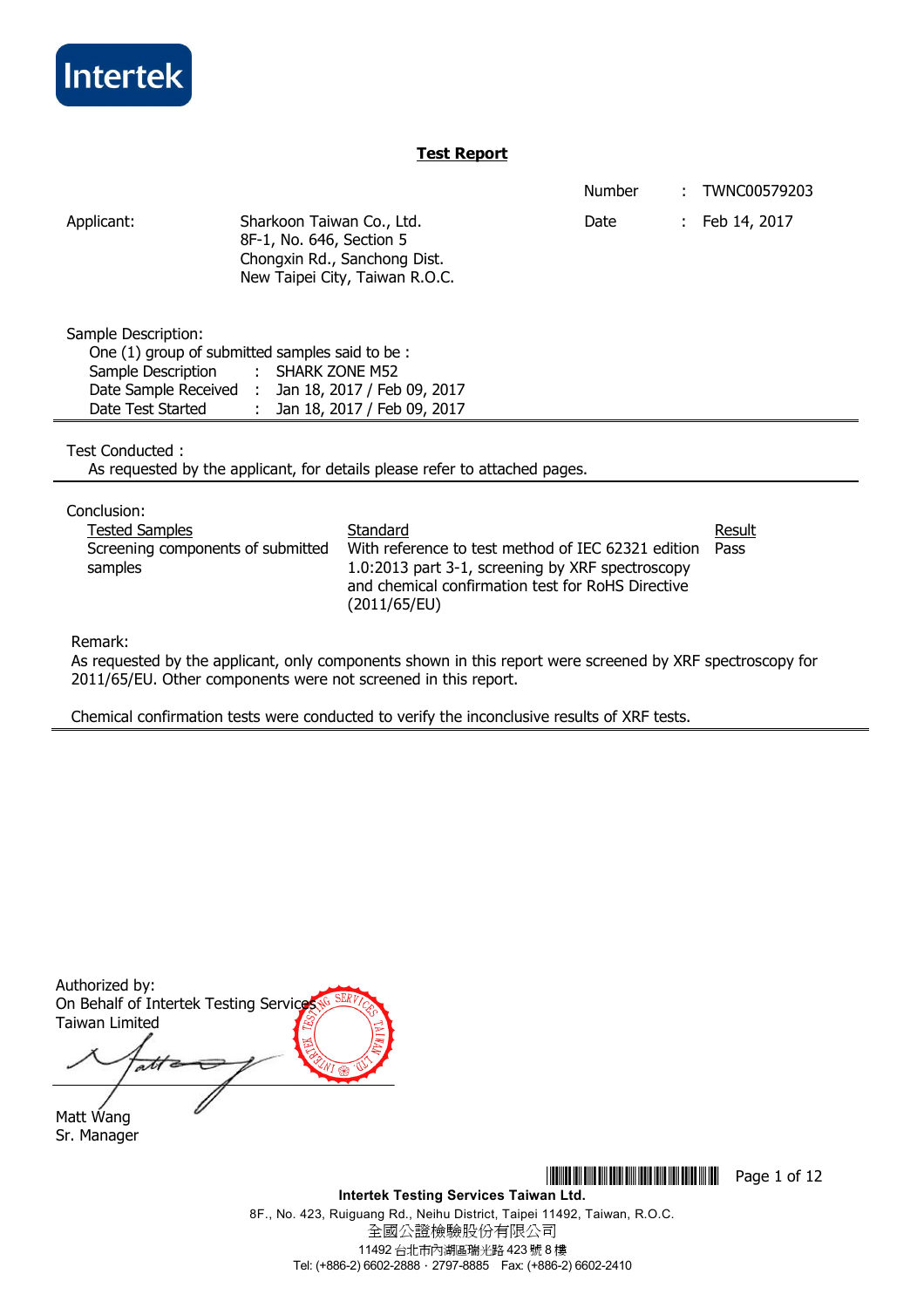

### XRF Screening Test

Contents of cadmium (Cd), lead (Pb), mercury (Hg), chromium (Cr) and bromine (Br) were measured by XRF spectroscopy. The further wet chemical tests will be conducted if necessary.

### Test Result Summary:

|                |                                | XRF screening |              | Chemical testing         |                          |              |  |
|----------------|--------------------------------|---------------|--------------|--------------------------|--------------------------|--------------|--|
|                | <b>Tested Component</b>        | Element       | Result (ppm) | $Cr^{6+}$                | Pb/Cd/Hg                 | PBBs/PBDEs   |  |
|                |                                |               |              | (ppm)                    | (ppm)                    | (ppm)        |  |
|                |                                | Cd            | <b>ND</b>    |                          | $-$                      |              |  |
|                |                                | Pb            | <b>ND</b>    |                          | --                       |              |  |
| $\mathbf{1}$   | Matt black plastic top cover   | Hg            | <b>ND</b>    |                          | --                       |              |  |
|                |                                | Cr            | <b>ND</b>    | $- -$                    |                          |              |  |
|                |                                | Br            | <b>ND</b>    |                          |                          | --<br>--     |  |
|                |                                | Cd            | <b>ND</b>    |                          | $-$                      |              |  |
|                |                                | Pb            | <b>ND</b>    |                          | $-$                      |              |  |
|                |                                | Hg            | <b>ND</b>    |                          | $-$                      |              |  |
| $\overline{2}$ | Black plastic button           | Cr            | <b>ND</b>    | $-$                      |                          |              |  |
|                |                                |               |              |                          |                          | PBBs: ND     |  |
|                |                                | Br            | 5063         |                          |                          | PBDEs: ND    |  |
|                |                                | Cd            | <b>ND</b>    |                          | $\overline{\phantom{m}}$ |              |  |
|                |                                | Pb            | <b>ND</b>    |                          | --                       |              |  |
| 3              | Translucent plastic cover with | Hg            | <b>ND</b>    |                          | $\overline{\phantom{m}}$ |              |  |
|                | black printing                 | Cr            | <b>ND</b>    | $-$                      |                          |              |  |
|                |                                | Br            | <b>ND</b>    |                          |                          | $-$<br>$-$   |  |
|                |                                | Cd            | <b>ND</b>    |                          | $-$                      |              |  |
|                |                                | Pb            | <b>ND</b>    |                          | --                       |              |  |
|                |                                | Hg            | <b>ND</b>    |                          | --                       |              |  |
| $\overline{4}$ | Black plastic housing          | Cr            | <b>ND</b>    | $-$                      |                          |              |  |
|                |                                |               |              |                          |                          | PBBs: ND     |  |
|                |                                | Br            | 315          |                          |                          | PBDEs: ND    |  |
|                |                                | Cd            | <b>ND</b>    |                          | $\overline{\phantom{a}}$ |              |  |
|                |                                | Pb            | <b>ND</b>    |                          | $-$                      |              |  |
| 5              | Black plastic pad              | Hg            | <b>ND</b>    |                          | --                       |              |  |
|                |                                | Cr            | <b>ND</b>    | $\overline{\phantom{a}}$ |                          |              |  |
|                |                                | Br            | <b>ND</b>    |                          |                          | $-$<br>$- -$ |  |
|                |                                |               |              |                          |                          |              |  |

**THEFFERICAL SET IN STATE IN THE READ FOR A 2 OF 12**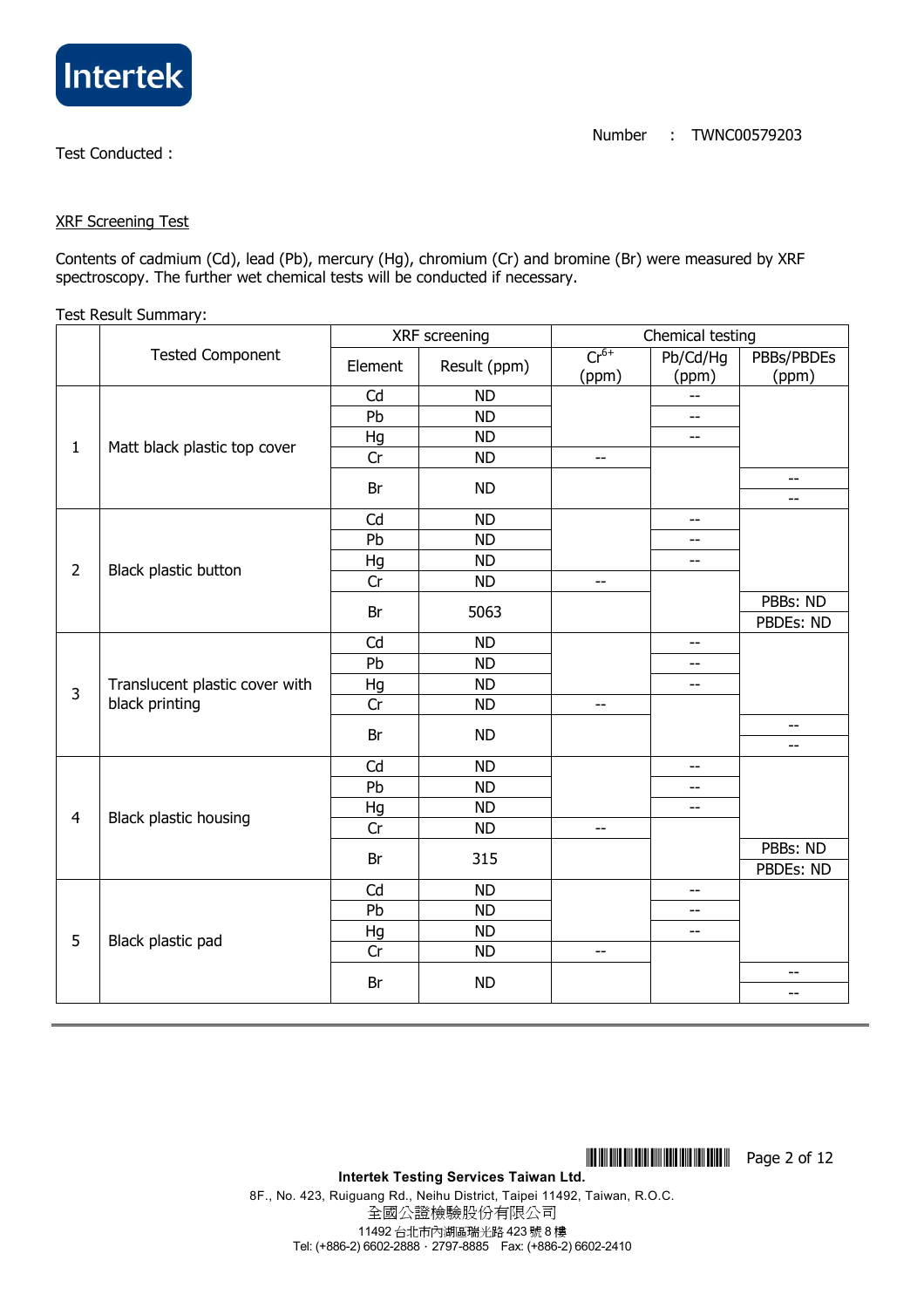

|                  |                               | XRF screening |              | Chemical testing         |                          |                          |  |
|------------------|-------------------------------|---------------|--------------|--------------------------|--------------------------|--------------------------|--|
|                  | <b>Tested Component</b>       | Element       | Result (ppm) | $Cr^{6+}$                | Pb/Cd/Hg                 | PBBs/PBDEs               |  |
|                  |                               |               |              | (ppm)                    | (ppm)                    | (ppm)                    |  |
|                  |                               | Cd            | <b>ND</b>    |                          | $\overline{a}$           |                          |  |
|                  |                               | Pb            | <b>ND</b>    |                          | $\overline{\phantom{m}}$ |                          |  |
| $\boldsymbol{6}$ | Black plastic base            | Hg            | <b>ND</b>    |                          | $\overline{\phantom{m}}$ |                          |  |
|                  |                               | Cr            | <b>ND</b>    | $\overline{\phantom{a}}$ |                          |                          |  |
|                  |                               | Br            | <b>ND</b>    |                          |                          | $-$<br>--                |  |
|                  |                               | Cd            | <b>ND</b>    |                          | $- -$                    |                          |  |
|                  |                               | Pb            | <b>ND</b>    |                          | $-$                      |                          |  |
|                  |                               | Hg            | <b>ND</b>    |                          | $\overline{\phantom{a}}$ |                          |  |
| $\overline{7}$   | Semi-white plastic cover      | Cr            | <b>ND</b>    | $\overline{\phantom{a}}$ |                          |                          |  |
|                  |                               |               |              |                          |                          | $- -$                    |  |
|                  |                               | Br            | <b>ND</b>    |                          |                          | --                       |  |
|                  |                               | Cd            | <b>ND</b>    |                          | $\overline{\phantom{m}}$ |                          |  |
|                  |                               | Pb            | 277          |                          | --                       |                          |  |
|                  |                               | Hg            | <b>ND</b>    |                          | $-$                      |                          |  |
| $\bf 8$          | Silvery metal screw           | Cr            | 317          | $\overline{\phantom{m}}$ |                          |                          |  |
|                  |                               | Br            | <b>NA</b>    |                          |                          | $-\!$ –<br>$-$           |  |
|                  |                               | Cd            | <b>ND</b>    |                          | --                       |                          |  |
|                  |                               | Pb            | <b>ND</b>    |                          | $-$                      |                          |  |
|                  |                               | Hg            | <b>ND</b>    |                          | $\overline{a}$           |                          |  |
| $\boldsymbol{9}$ | White plastic insulation film | Cr            | <b>ND</b>    | $\overline{\phantom{m}}$ |                          |                          |  |
|                  |                               |               |              |                          |                          | $\overline{\phantom{a}}$ |  |
|                  |                               | Br            | <b>ND</b>    |                          |                          | $\overline{\phantom{a}}$ |  |
|                  |                               | Cd            | <b>ND</b>    |                          | $-$                      |                          |  |
|                  |                               | Pb            | <b>ND</b>    |                          | $-$                      |                          |  |
|                  |                               | Hg            | <b>ND</b>    |                          | $-$                      |                          |  |
| 10               | Transparent plastic cover     | Cr            | <b>ND</b>    | $\overline{\phantom{m}}$ |                          |                          |  |
|                  |                               | Br            | <b>ND</b>    |                          |                          | $\overline{\phantom{m}}$ |  |
|                  |                               |               |              |                          |                          | --                       |  |
|                  |                               | Cd            | <b>ND</b>    |                          | $-$                      |                          |  |
|                  |                               | Pb            | <b>ND</b>    |                          | $-$                      |                          |  |
| 11               | Wheel - black rubber tire     | Hg            | <b>ND</b>    |                          | $- -$                    |                          |  |
|                  |                               | Cr            | <b>ND</b>    | $-\,-$                   |                          |                          |  |
|                  |                               | Br            | <b>ND</b>    |                          |                          | --<br>--                 |  |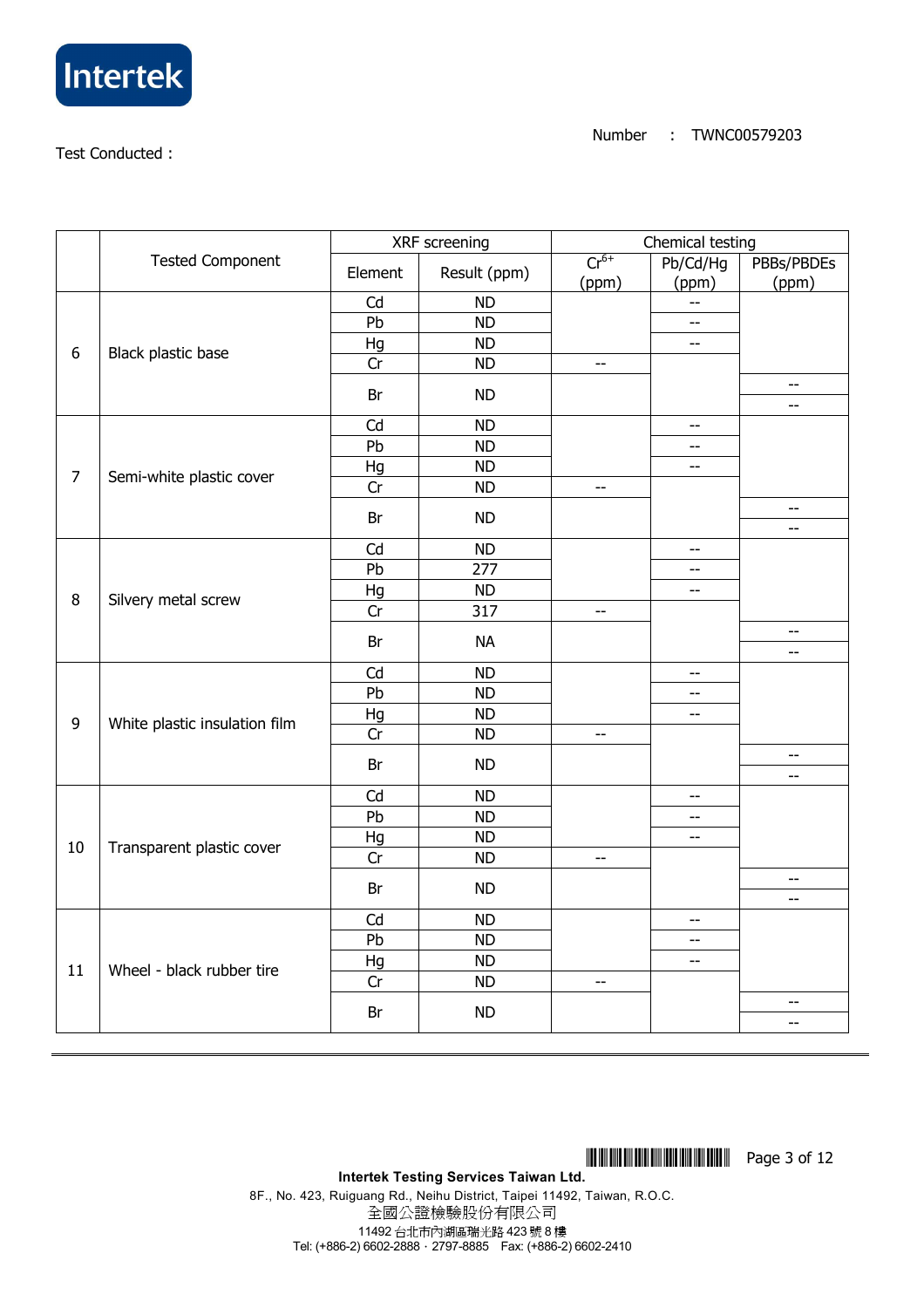

|    |                                | XRF screening |                | Chemical testing         |                          |                                                     |  |
|----|--------------------------------|---------------|----------------|--------------------------|--------------------------|-----------------------------------------------------|--|
|    | <b>Tested Component</b>        | Element       | Result (ppm)   | $Cr^{6+}$                | Pb/Cd/Hg                 | PBBs/PBDEs                                          |  |
|    |                                |               |                | (ppm)                    | (ppm)                    | (ppm)                                               |  |
|    |                                | Cd            | <b>ND</b>      |                          | $-$                      |                                                     |  |
|    |                                |               | <b>ND</b>      |                          | $-$                      |                                                     |  |
| 12 | Wheel - semi-white/black       | Hg            | <b>ND</b>      |                          | $\overline{\phantom{a}}$ |                                                     |  |
|    | plastic wheel                  | Cr            | <b>ND</b>      | $\overline{\phantom{a}}$ |                          |                                                     |  |
|    |                                | Br            | <b>ND</b>      |                          |                          | $-$<br>$-$                                          |  |
|    |                                | Cd            | $\overline{a}$ |                          | <b>ND</b>                |                                                     |  |
|    |                                | Pb            | --             |                          | 88                       |                                                     |  |
|    | PCBA (X3-A9800 V1.6) [The all  | Hg            | $-$            |                          | <b>ND</b>                |                                                     |  |
| 13 | tested components were         | Cr            | $\overline{a}$ | <b>ND</b>                |                          |                                                     |  |
|    | excluded]                      |               |                |                          |                          | PBBs: ND                                            |  |
|    |                                | Br            | --             |                          |                          | PBDEs: ND                                           |  |
|    |                                | Cd            | <b>ND</b>      |                          | $- -$                    |                                                     |  |
|    |                                | Pb            | <b>ND</b>      |                          | --                       |                                                     |  |
|    |                                | Hg            | <b>ND</b>      |                          | $-$                      |                                                     |  |
| 14 | Switch - white plastic button  | Cr            | <b>ND</b>      | $-$                      |                          |                                                     |  |
|    |                                | Br            | <b>ND</b>      |                          |                          | $- -$<br>$\overline{a}$                             |  |
|    |                                | Cd            | <b>ND</b>      |                          | $- -$                    |                                                     |  |
|    |                                | Pb            | <b>ND</b>      |                          | --                       |                                                     |  |
|    |                                | Hg            | <b>ND</b>      |                          | $-$                      |                                                     |  |
| 15 | Switch - black plastic housing | Cr            | <b>ND</b>      | $\overline{\phantom{a}}$ |                          |                                                     |  |
|    |                                |               |                |                          |                          | $\hspace{0.05cm} -\hspace{0.05cm} -\hspace{0.05cm}$ |  |
|    |                                | Br            | <b>ND</b>      |                          |                          | $-$                                                 |  |
|    |                                | Cd            | <b>ND</b>      |                          | --                       |                                                     |  |
|    |                                | Pb            | <b>ND</b>      |                          | $-$                      |                                                     |  |
|    |                                | Hg            | <b>ND</b>      |                          | $-$                      |                                                     |  |
| 16 | Switch - black plastic base    | Cr            | <b>ND</b>      | $\overline{\phantom{m}}$ |                          |                                                     |  |
|    |                                |               | <b>ND</b>      |                          |                          | $\overline{\phantom{a}}$                            |  |
|    |                                | Br            |                |                          |                          | $- -$                                               |  |
|    |                                | Cd            | <b>ND</b>      |                          | $-$                      |                                                     |  |
|    |                                | Pb            | 423            |                          | $\overline{a}$           |                                                     |  |
| 17 |                                | Hg            | <b>ND</b>      |                          | $- -$                    |                                                     |  |
|    | Silvery metal frame            | Cr            | 478            | $\overline{\phantom{m}}$ |                          |                                                     |  |
|    |                                | Br            | <b>NA</b>      |                          |                          | --<br>--                                            |  |

8F., No. 423, Ruiguang Rd., Neihu District, Taipei 11492, Taiwan, R.O.C. 全國公證檢驗股份有限公司 11492 台北市內湖區瑞光路 423 號 8 樓 Tel: (+886-2) 6602-2888.2797-8885 Fax: (+886-2) 6602-2410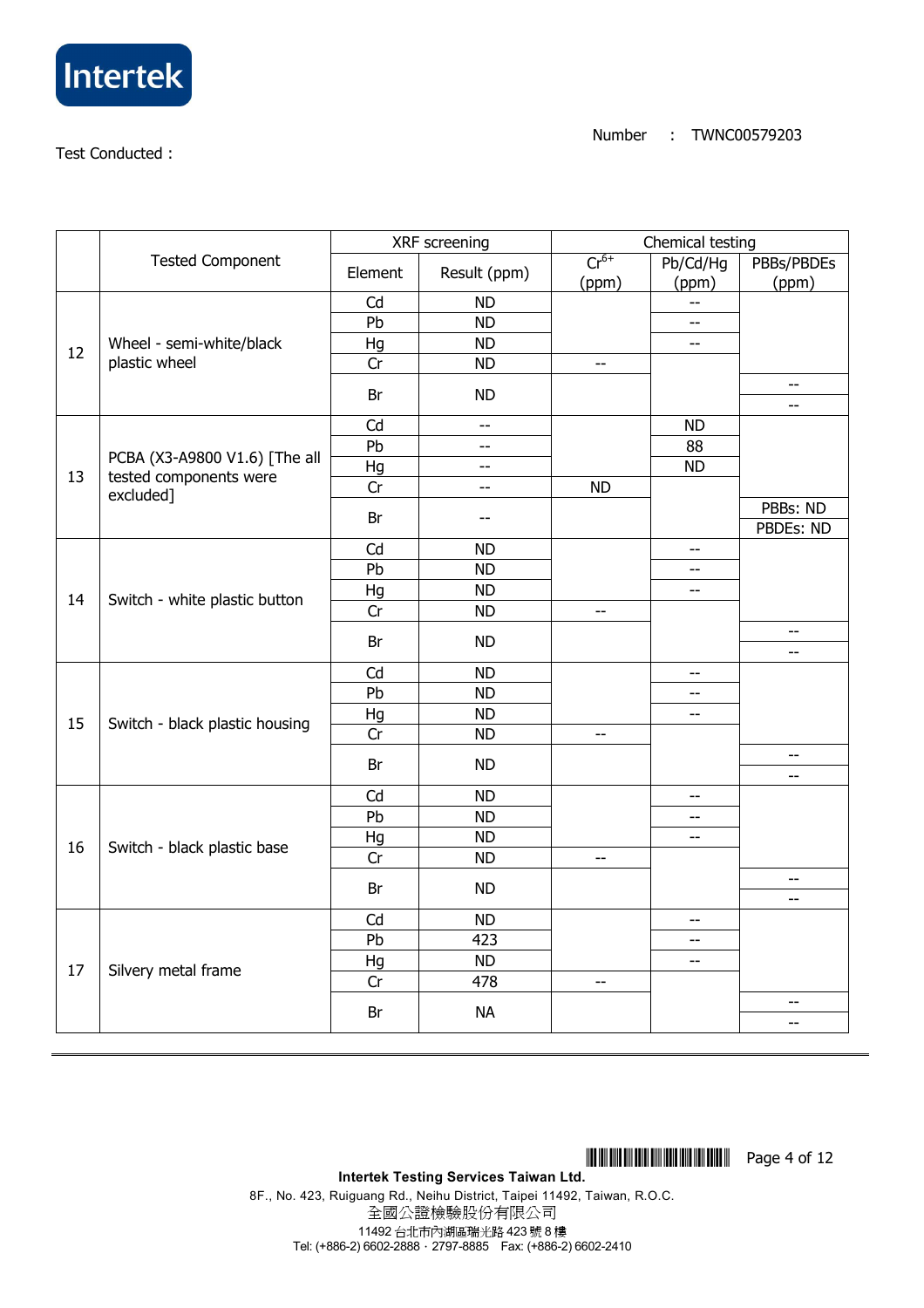

|    |                               | XRF screening |              | Chemical testing         |                                               |                          |  |
|----|-------------------------------|---------------|--------------|--------------------------|-----------------------------------------------|--------------------------|--|
|    | <b>Tested Component</b>       | Element       | Result (ppm) | $Cr^{6+}$                | Pb/Cd/Hg                                      | PBBs/PBDEs               |  |
|    |                               |               |              | (ppm)                    | (ppm)                                         | (ppm)                    |  |
|    |                               | Cd            | <b>ND</b>    |                          | $-$                                           |                          |  |
|    |                               | Pb            | <b>ND</b>    |                          | $-$                                           |                          |  |
| 18 | Blue plastic socket           | Hg            | <b>ND</b>    |                          | $-$                                           |                          |  |
|    |                               | Cr            | <b>ND</b>    | $\overline{\phantom{a}}$ |                                               |                          |  |
|    |                               | Br            | <b>ND</b>    |                          |                                               | $\overline{\phantom{a}}$ |  |
|    |                               |               |              |                          |                                               | --                       |  |
|    |                               | Cd            | <b>ND</b>    |                          | $- -$                                         |                          |  |
|    |                               | Pb            | <b>ND</b>    |                          | $-$                                           |                          |  |
| 19 | Black plastic gear            | Hg            | <b>ND</b>    |                          | $- -$                                         |                          |  |
|    |                               | Cr            | <b>ND</b>    | $\overline{a}$           |                                               |                          |  |
|    |                               | Br            | <b>ND</b>    |                          |                                               | $-$                      |  |
|    |                               |               |              |                          |                                               | $-$                      |  |
|    |                               | Cd            | <b>ND</b>    |                          | $\overline{\phantom{m}}$                      |                          |  |
|    |                               | Pb            | <b>ND</b>    |                          | $-$                                           |                          |  |
| 20 | Silvery metal pin             | Hg            | <b>ND</b>    |                          | $-\!$ –                                       |                          |  |
|    |                               | Cr            | <b>ND</b>    | $\overline{\phantom{a}}$ |                                               |                          |  |
|    |                               | Br            | <b>NA</b>    |                          |                                               | $-$                      |  |
|    |                               |               |              |                          |                                               | $-$                      |  |
|    |                               | Cd            | <b>ND</b>    |                          | $\overline{\phantom{a}}$                      |                          |  |
|    |                               | Pb            | <b>ND</b>    |                          | $- -$                                         |                          |  |
| 21 | Crystal - silvery metal cover | Hg            | <b>ND</b>    |                          | $\overline{\phantom{a}}$                      |                          |  |
|    |                               | Cr            | <b>ND</b>    | $\overline{a}$           |                                               |                          |  |
|    |                               | Br            | <b>NA</b>    |                          |                                               | $- -$                    |  |
|    |                               |               |              |                          |                                               | $- -$                    |  |
|    |                               | Cd            | <b>ND</b>    |                          | $\mathord{\hspace{1pt}\text{--}\hspace{1pt}}$ |                          |  |
|    |                               | Pb            | <b>ND</b>    |                          | $- \, -$                                      |                          |  |
| 22 | Switch - red plastic button   | Hg            | <b>ND</b>    |                          | $\overline{\phantom{m}}$                      |                          |  |
|    |                               | Cr            | <b>ND</b>    | $-$                      |                                               |                          |  |
|    |                               | Br            | <b>ND</b>    |                          |                                               | $\overline{\phantom{m}}$ |  |
|    |                               |               |              |                          |                                               | $\overline{\phantom{m}}$ |  |
|    |                               | Cd            | <b>ND</b>    |                          | $- \, -$                                      |                          |  |
|    |                               | Pb            | <b>ND</b>    |                          | --                                            |                          |  |
| 23 | Switch - off-white plastic    | Hg            | <b>ND</b>    |                          | $\overline{\phantom{a}}$                      |                          |  |
|    | button                        | Cr            | <b>ND</b>    | $\overline{\phantom{a}}$ |                                               |                          |  |
|    |                               | Br            | <b>ND</b>    |                          |                                               | $\overline{\phantom{m}}$ |  |
|    |                               |               |              |                          |                                               | $-$                      |  |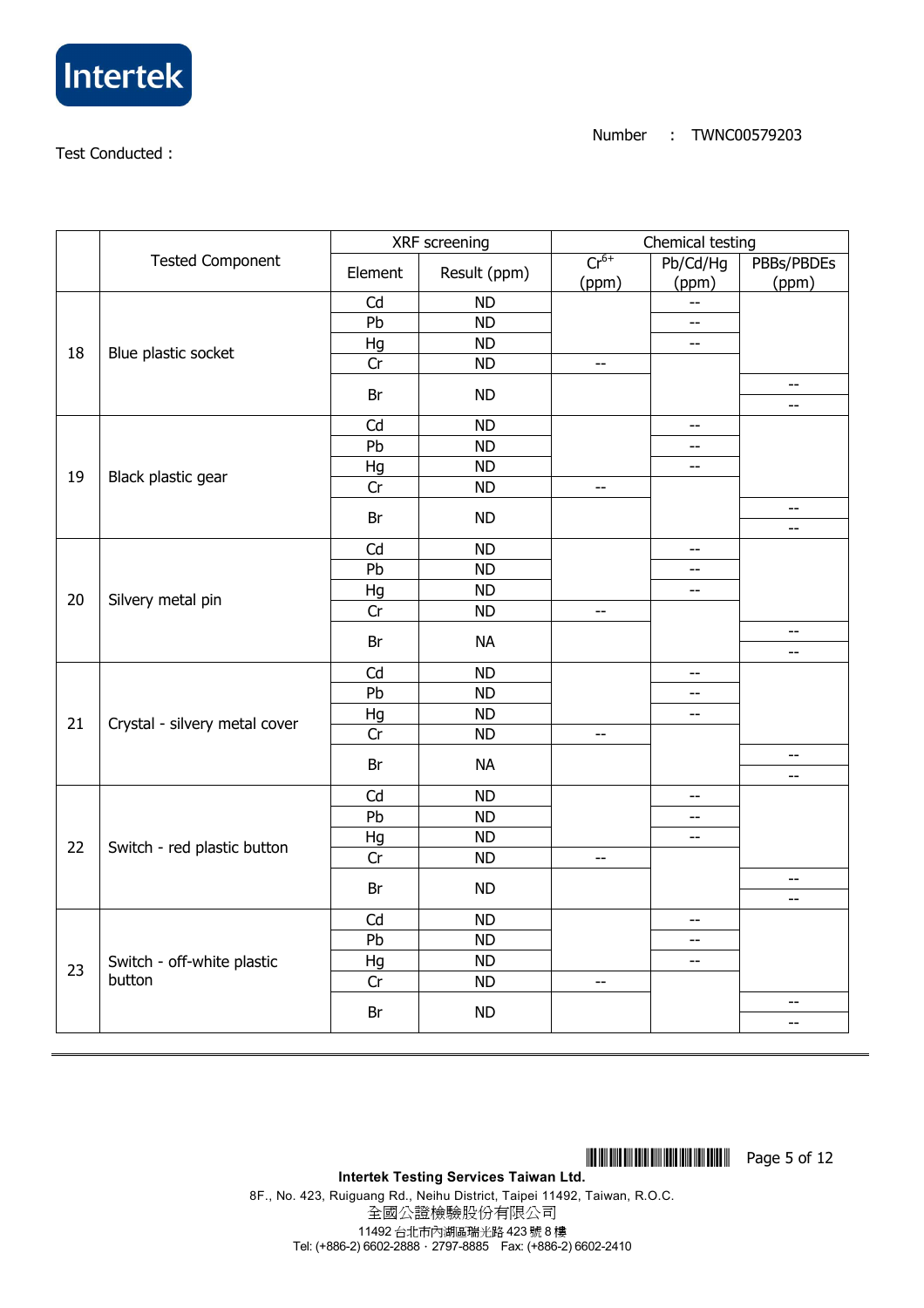

|    |                                 | XRF screening |              | Chemical testing         |                                               |                                 |  |
|----|---------------------------------|---------------|--------------|--------------------------|-----------------------------------------------|---------------------------------|--|
|    | <b>Tested Component</b>         | Element       | Result (ppm) | $Cr^{6+}$                | Pb/Cd/Hg                                      | PBBs/PBDEs                      |  |
|    |                                 | Cd            |              | (ppm)                    | (ppm)                                         | (ppm)                           |  |
|    |                                 |               | <b>ND</b>    |                          | $\overline{a}$                                |                                 |  |
|    |                                 | Pb            | <b>ND</b>    |                          | $-$                                           |                                 |  |
| 24 | Switch - black plastic housing  | Hg            | <b>ND</b>    |                          | $\mathord{\hspace{1pt}\text{--}\hspace{1pt}}$ |                                 |  |
|    |                                 | Cr            | <b>ND</b>    | $\overline{\phantom{m}}$ |                                               |                                 |  |
|    |                                 | Br            | <b>ND</b>    |                          |                                               | $-$<br>$-$                      |  |
|    |                                 | Cd            | <b>ND</b>    |                          | $\overline{\phantom{a}}$                      |                                 |  |
|    |                                 | Pb            | <b>ND</b>    |                          | $- -$                                         |                                 |  |
|    |                                 | Hg            | <b>ND</b>    |                          | $\mathord{\hspace{1pt}\text{--}\hspace{1pt}}$ |                                 |  |
| 25 | Switch - grey plastic base      | Cr            | <b>ND</b>    | $-$                      |                                               |                                 |  |
|    |                                 | Br            | <b>ND</b>    |                          |                                               | --                              |  |
|    |                                 |               |              |                          |                                               | $\overline{\phantom{m}}$        |  |
|    |                                 | Cd            | <b>ND</b>    |                          | $- \, -$                                      |                                 |  |
|    |                                 | Pb            | <b>ND</b>    |                          | --                                            |                                 |  |
| 26 | Black plastic socket            | Hg            | <b>ND</b>    |                          | $-$                                           |                                 |  |
|    |                                 | Cr            | <b>ND</b>    | $\overline{\phantom{m}}$ |                                               |                                 |  |
|    |                                 | Br            | <b>ND</b>    |                          |                                               | $\overline{\phantom{m}}$<br>--  |  |
|    |                                 | Cd            | <b>ND</b>    |                          | $- -$                                         |                                 |  |
|    |                                 | Pb            | <b>ND</b>    |                          | $-$                                           |                                 |  |
|    |                                 | Hg            | <b>ND</b>    |                          | $- -$                                         |                                 |  |
| 27 | USB plug - golden metal frame   | Cr            | <b>ND</b>    | $\overline{\phantom{a}}$ |                                               |                                 |  |
|    |                                 | Br            | <b>NA</b>    |                          |                                               | $\overline{\phantom{m}}$<br>--  |  |
|    |                                 | Cd            | <b>ND</b>    |                          | $-$                                           |                                 |  |
|    |                                 | Pb            | <b>ND</b>    |                          | $-$                                           |                                 |  |
|    |                                 | Hg            | <b>ND</b>    |                          | $\overline{\phantom{m}}$                      |                                 |  |
| 28 | USB plug - white plastic socket | Cr            | <b>ND</b>    | $-$                      |                                               |                                 |  |
|    |                                 |               |              |                          |                                               | $-$                             |  |
|    | Br                              | <b>ND</b>     |              |                          | $\overline{a}$                                |                                 |  |
|    |                                 | Cd            | <b>ND</b>    |                          | --                                            |                                 |  |
|    |                                 | Pb            | <b>ND</b>    |                          | --                                            |                                 |  |
| 29 |                                 | Hg            | <b>ND</b>    |                          | $\overline{\phantom{m}}$                      |                                 |  |
|    | USB plug - golden metal pin     | Cr            | <b>ND</b>    | $-\, -$                  |                                               |                                 |  |
|    |                                 | Br            | <b>NA</b>    |                          |                                               | $\overline{\phantom{m}}$<br>$-$ |  |
|    |                                 |               |              |                          |                                               |                                 |  |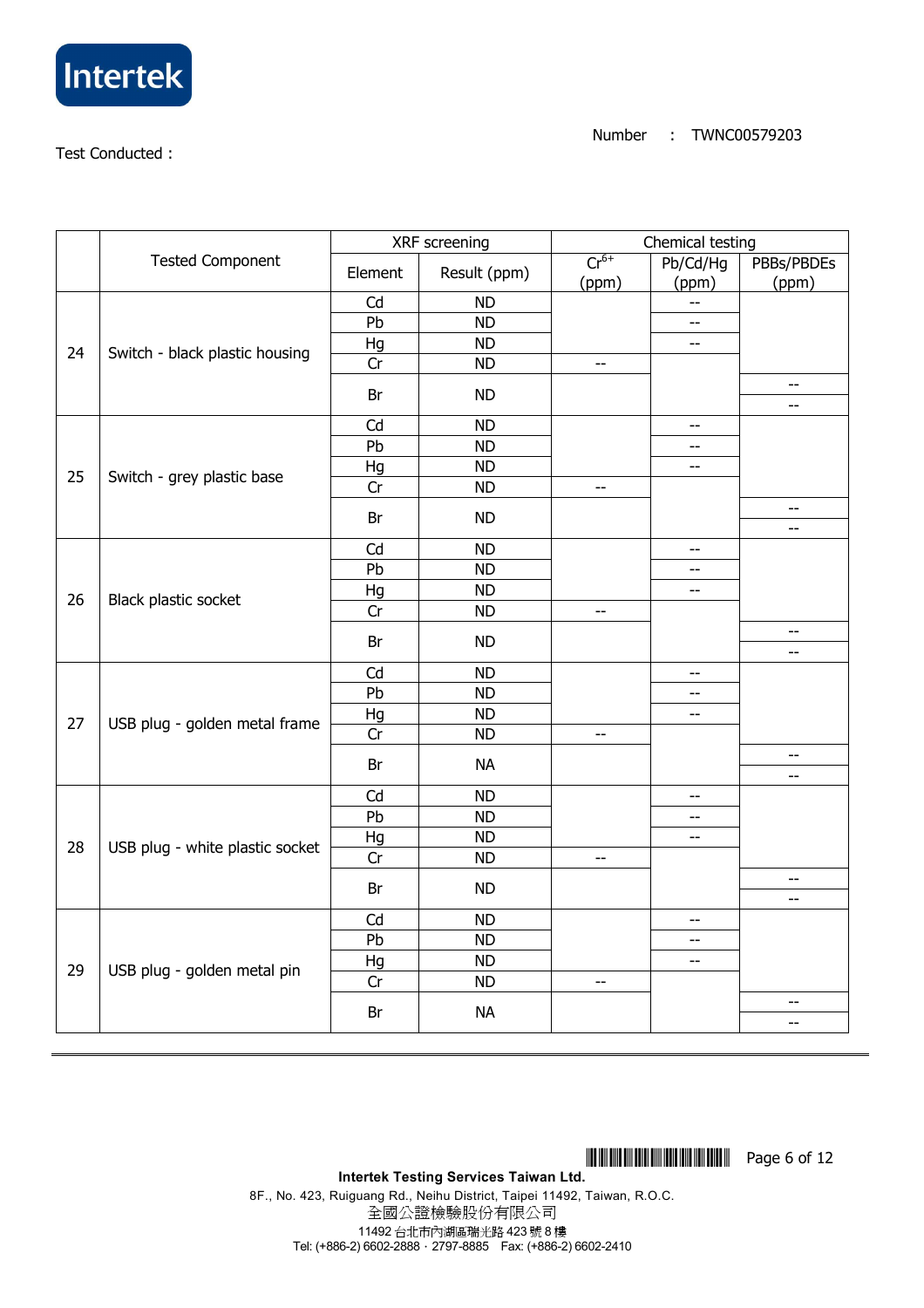

|    |                            | XRF screening |              | Chemical testing         |                          |                   |  |
|----|----------------------------|---------------|--------------|--------------------------|--------------------------|-------------------|--|
|    | <b>Tested Component</b>    | Element       | Result (ppm) | $Cr^{6+}$                | Pb/Cd/Hg                 | PBBs/PBDEs        |  |
|    |                            |               |              | (ppm)                    | (ppm)                    | (ppm)             |  |
|    |                            | Cd            | <b>ND</b>    |                          | $\overline{a}$           |                   |  |
|    |                            | Pb            | <b>ND</b>    |                          | $\overline{\phantom{m}}$ |                   |  |
| 30 | Black/yellow fabric sheath | Hg            | <b>ND</b>    |                          | $\overline{\phantom{m}}$ |                   |  |
|    |                            | Cr            | <b>ND</b>    | $\overline{\phantom{a}}$ |                          |                   |  |
|    |                            | Br            | 1657         |                          |                          | PBBs: ND          |  |
|    |                            |               |              |                          |                          | PBDEs: ND         |  |
|    |                            | Cd            | <b>ND</b>    |                          | --                       |                   |  |
|    |                            | Pb            | <b>ND</b>    |                          | $-$                      |                   |  |
| 31 | Black cable insulator      | Hg            | <b>ND</b>    |                          | $\overline{\phantom{m}}$ |                   |  |
|    |                            | Cr            | <b>ND</b>    | $\overline{\phantom{a}}$ |                          |                   |  |
|    |                            | Br            | <b>ND</b>    |                          |                          | $- -$             |  |
|    |                            |               |              |                          |                          | --                |  |
|    |                            | Cd            | <b>ND</b>    |                          | $\overline{\phantom{m}}$ |                   |  |
|    |                            | Pb            | <b>ND</b>    |                          | $- -$                    |                   |  |
| 32 | Black strain relief hood   | Hg            | <b>ND</b>    |                          | $-$                      |                   |  |
|    |                            | Cr            | <b>ND</b>    | $\overline{\phantom{m}}$ |                          |                   |  |
|    |                            | Br            | <b>ND</b>    |                          |                          | --                |  |
|    |                            |               |              |                          |                          | $-$               |  |
|    |                            | Cd            | <b>ND</b>    |                          | --                       |                   |  |
|    |                            | Pb            | <b>ND</b>    |                          | $-$                      |                   |  |
| 33 | Black core ring            | Hg            | <b>ND</b>    |                          | $\overline{a}$           |                   |  |
|    |                            | Cr            | 212          | $\overline{\phantom{m}}$ |                          |                   |  |
|    |                            | Br            | <b>ND</b>    |                          |                          | $- -$             |  |
|    |                            |               |              |                          |                          | $\overline{a}$    |  |
|    |                            | Cd            | <b>ND</b>    |                          | $- -$                    |                   |  |
|    |                            | Pb            | <b>ND</b>    |                          | $-$                      |                   |  |
| 34 | Green cable jacket         | Hg            | <b>ND</b>    |                          | $-$                      |                   |  |
|    |                            | Cr            | <b>ND</b>    | $\overline{\phantom{m}}$ |                          |                   |  |
|    |                            | Br            | <b>ND</b>    |                          |                          | $-\!$ –           |  |
|    |                            |               |              |                          |                          | $\qquad \qquad -$ |  |
|    |                            | Cd            | <b>ND</b>    |                          | $-$                      |                   |  |
|    |                            | Pb            | <b>ND</b>    |                          | $-$                      |                   |  |
| 35 | White cable jacket         | Hg            | <b>ND</b>    |                          | $- -$                    |                   |  |
|    |                            | Cr            | <b>ND</b>    | $-\,-$                   |                          |                   |  |
|    |                            | Br            | <b>ND</b>    |                          |                          | --                |  |
|    |                            |               |              |                          |                          | --                |  |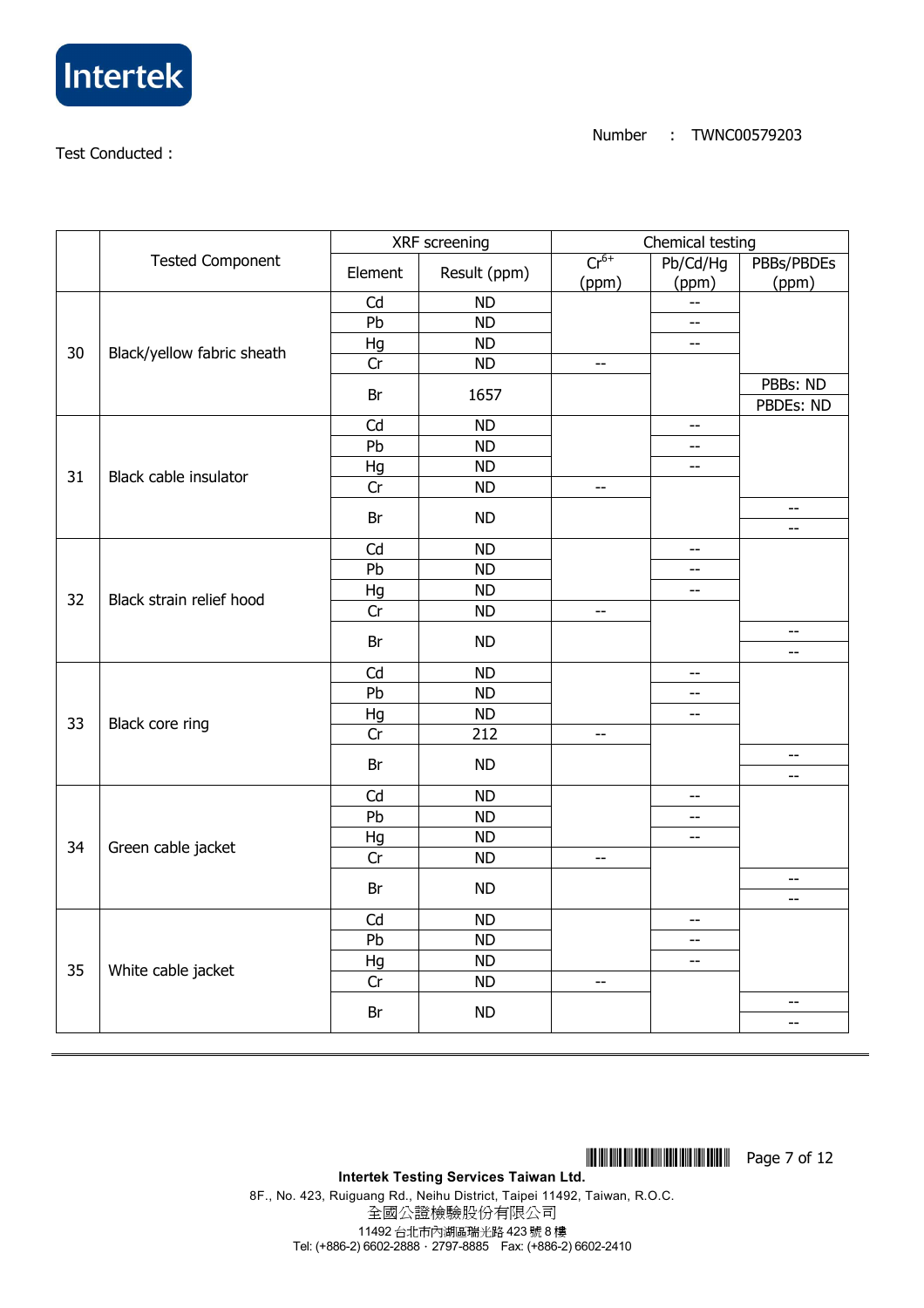

|    |                         | XRF screening |              | Chemical testing   |                   |                                |  |
|----|-------------------------|---------------|--------------|--------------------|-------------------|--------------------------------|--|
|    | <b>Tested Component</b> | Element       | Result (ppm) | $Cr^{6+}$<br>(ppm) | Pb/Cd/Hg<br>(ppm) | PBBs/PBDEs<br>(ppm)            |  |
|    |                         | Cd            | <b>ND</b>    |                    | --                |                                |  |
|    |                         | Pb            | <b>ND</b>    |                    | $\qquad \qquad -$ |                                |  |
| 36 | Black cable jacket      | Hg            | <b>ND</b>    |                    | $-$               |                                |  |
|    |                         | Cr            | <b>ND</b>    | $-$                |                   |                                |  |
|    |                         | Br            | <b>ND</b>    |                    |                   | $\overline{\phantom{a}}$<br>-- |  |
|    |                         | Cd            | <b>ND</b>    |                    | --                |                                |  |
|    |                         | Pb            | <b>ND</b>    |                    | --                |                                |  |
|    |                         | Hg            | <b>ND</b>    |                    | --                |                                |  |
| 37 | Clear cable jacket      | Cr            | <b>ND</b>    | $-$                |                   |                                |  |
|    |                         |               |              |                    |                   | $- -$                          |  |
|    |                         | Br            | <b>ND</b>    |                    |                   | $\overline{\phantom{m}}$       |  |
|    |                         | Cd            | <b>ND</b>    |                    | --                |                                |  |
|    |                         | Pb            | <b>ND</b>    |                    | --                |                                |  |
| 38 |                         | Hg            | <b>ND</b>    |                    | $-$               |                                |  |
|    | Clear red cable jacket  | Cr            | <b>ND</b>    | $-$                |                   |                                |  |
|    |                         | Br            | <b>ND</b>    |                    |                   | $\overline{\phantom{m}}$       |  |
|    |                         |               |              |                    |                   | $-$                            |  |
|    |                         | Cd            | <b>ND</b>    |                    | $-$               |                                |  |
|    |                         | Pb            | <b>ND</b>    |                    | --                |                                |  |
| 39 | Brass metal wire        | Hg            | <b>ND</b>    |                    | $\qquad \qquad -$ |                                |  |
|    |                         | Cr            | 251          | $\qquad \qquad -$  |                   |                                |  |
|    |                         | Br            | <b>NA</b>    |                    |                   | $-$                            |  |
|    |                         |               |              |                    |                   | --                             |  |

Remarks: ppm  $=$  Parts per million  $=$  mg/kg

 $ND$  = Not detected and pass, the screened sample is found to be under detection limit of table II.

 $NA$  = Not applicable

 $=$  Not tested

- PCB assembly was ground and randomly selected for test.

Responsibility of Chemist: Pelny Hsiao/ Vita Fu

|                    | Date Sample Received : Jan 18, 2017 / Feb 09, 2017          |
|--------------------|-------------------------------------------------------------|
| <b>Test Period</b> | Jan 18, 2017 to Feb 07, 2017 / Feb 09, 2017 to Feb 14, 2017 |

**THEFFER 2018 Page 8 of 12** 

**Intertek Testing Services Taiwan Ltd.** 

8F., No. 423, Ruiguang Rd., Neihu District, Taipei 11492, Taiwan, R.O.C. 全國公證檢驗股份有限公司 11492 台北市內湖區瑞光路 423 號 8 樓 Tel: (+886-2) 6602-2888 · 2797-8885 Fax: (+886-2) 6602-2410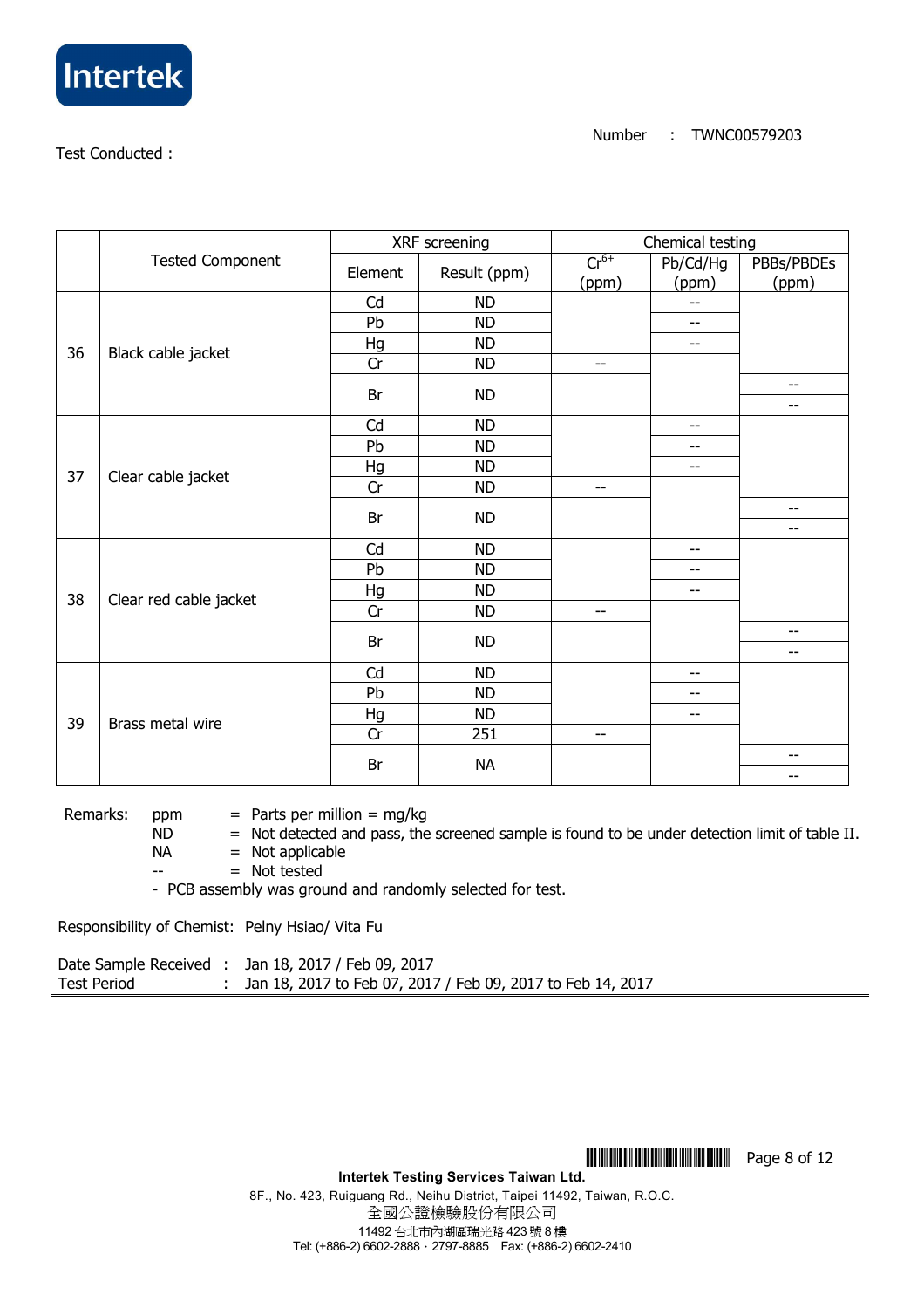

|           | able 11700 belocating innies in mighty for regulated cienties in randals materials. |                                |                                |  |  |  |  |  |
|-----------|-------------------------------------------------------------------------------------|--------------------------------|--------------------------------|--|--|--|--|--|
| Element   | <b>Polymer Materials</b>                                                            | <b>Metallic Materials</b>      | <b>Composite Materials</b>     |  |  |  |  |  |
| Cd        | $BL \le 70 < X < 130 \le OL$                                                        | $BL \le 70 < X < 130 \le OL$   | $BL \le 70 < X < 150 \le OL$   |  |  |  |  |  |
| <b>Pb</b> | $BL \le 700 < X < 1300 \le OL$                                                      | $BL \le 700 < X < 1300 \le OL$ | $BL \le 500 < X < 1500 \le OL$ |  |  |  |  |  |
| Нq        | $BL \le 700 < X < 1300 \le OL$                                                      | $BL \le 700 < X < 1300 \le OL$ | $BL \le 500 < X < 1500 \le OL$ |  |  |  |  |  |
| Cr        | $BL \le 700 < X$                                                                    | $BL \le 700 < X$               | $BL \le 500 < X$               |  |  |  |  |  |
| Br        | $BL \leq 300 < X$                                                                   | Not Applicable                 | $BL \le 250 < X$               |  |  |  |  |  |

### Table I: XRF screening limits in mg/kg for regulated elements in various materials.

Remarks: mg/kg = Milligram per kilogram = ppm BL = Below Limit  $X =$  Inconclusive result

OL = Over Limit

#### Table II: Estimated detection limits in mg/kg for regulated elements in various matrices.

| <b>Element</b> | <b>Polymer Materials</b> | <b>Metallic Materials</b> | <b>Composite Materials</b> |
|----------------|--------------------------|---------------------------|----------------------------|
| Cd             | 50                       | 70                        |                            |
| Pb             | 100                      | 200                       | 200                        |
| Нg             | 100                      | 200                       | 200                        |
|                | 100                      | 200                       | 200                        |
| Br             | 200                      | Not Applicable            | 200                        |

Disclaimers:

The numerical test data of this XRF screening report is for reference purposes only due to the data variation incurred from various factors as described in next paragraph. The applicant shall make its/his/her own judgment as to whether the information provided in this XRF screening report is sufficient for its/his/her purposes.

The results shown in this XRF screening report will differ based on various factors, including but not limited to, the sample size, thickness, area, surface flatness, equipment parameters and matrix effect (e.g. plastic, rubber, metal, glass, ceramic etc.). Further wet chemical pre-treatment with relevant chemical equipment analysis are required to obtain quantitative data.

**THEFFERICAL SETTING CONTROL** Page 9 of 12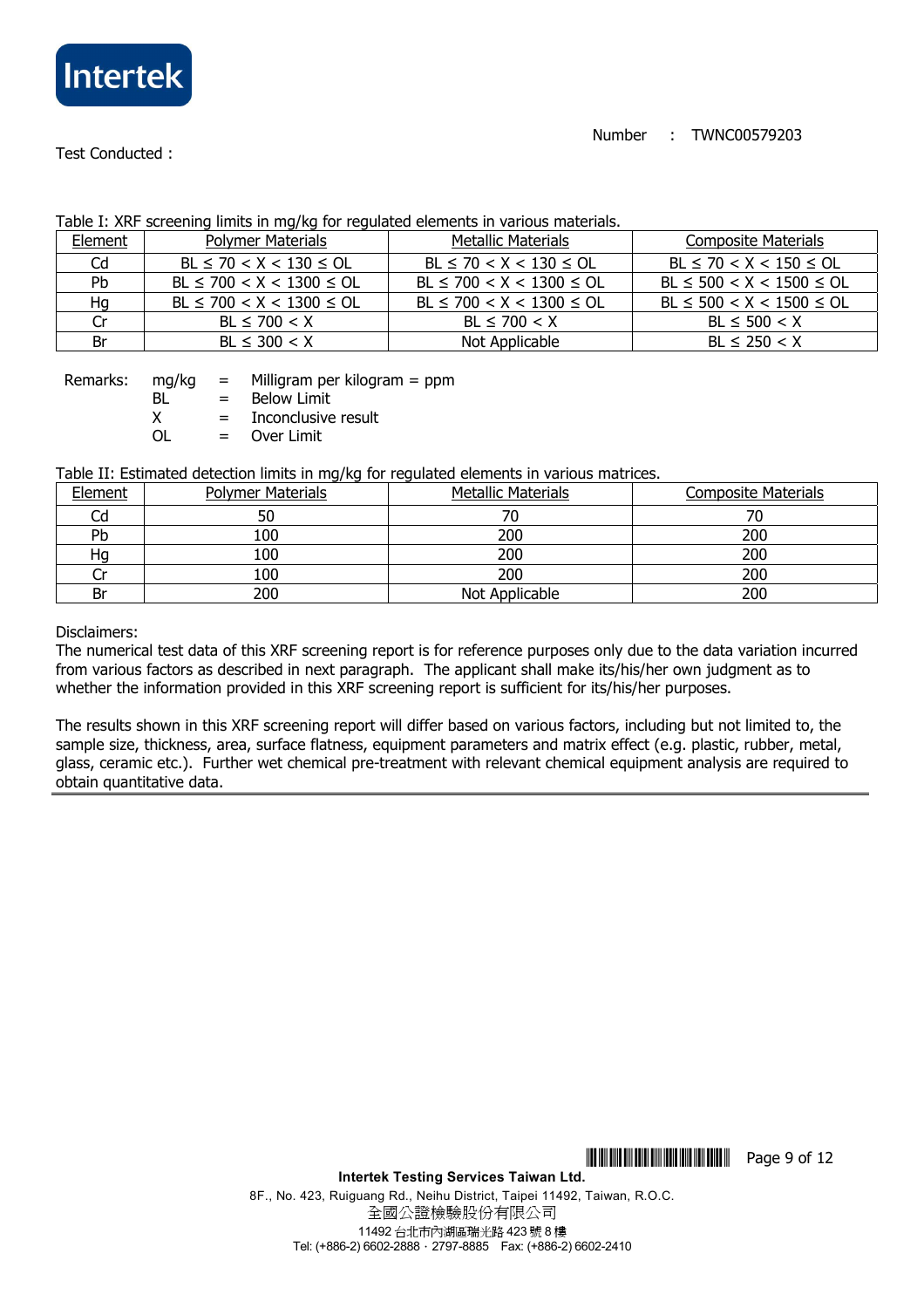

| <b>Chemical Test Method</b>                        |                                                                                                                                            |                        |
|----------------------------------------------------|--------------------------------------------------------------------------------------------------------------------------------------------|------------------------|
| Test Item                                          | <b>Test Method</b>                                                                                                                         | <b>Reporting Limit</b> |
| Cadmium (Cd) content                               | With reference to IEC 62321-5: 2013, by microwave or acid<br>digestion and determined by ICP-OES.                                          | 2 ppm                  |
| Lead (Pb) content                                  | With reference to IEC 62321-5: 2013, by microwave or acid<br>digestion and determined by ICP-OES.                                          | 2 ppm                  |
| Mercury (Hg) content                               | With reference to IEC 62321-4: 2013, by microwave or acid<br>digestion and determined by ICP-OES.                                          | 2 ppm                  |
| Chromium VI $(Cr^{6+})$ content<br>(for non-metal) | With reference to IEC 62321: 2008, by alkaline digestion and<br>determined by UV-Vis Spectrophotometer.                                    | 1 ppm                  |
| Polybrominated Biphenyls<br>(PBBs)                 | With reference to IEC 62321-6: 2015, by solvent extraction<br>and determined by GC-MS and further HPLC-DAD<br>confirmation when necessary. | 5 ppm                  |
| Polybrominated Diphenyl Ethers<br>(PBDEs)          | With reference to IEC 62321-6: 2015, by solvent extraction<br>and determined by GC-MS and further HPLC-DAD<br>confirmation when necessary. | 5 ppm                  |

Remark : Reporting Limit = Quantitation limit of analyte in sample

#### RoHS Requirement:

| <b>Restricted Substances</b>                                                       | Limits             |  |
|------------------------------------------------------------------------------------|--------------------|--|
| Cadmium (Cd)                                                                       | $0.01\%$ (100 ppm) |  |
| Lead (Pb)                                                                          | $0.1\%$ (1000 ppm) |  |
| Mercury (Hg)                                                                       | $0.1\%$ (1000 ppm) |  |
| Chromium (VI) $(Cr^{6+})$                                                          | $0.1\%$ (1000 ppm) |  |
| Polybrominated Biphenyls (PBBs)                                                    | $0.1\%$ (1000 ppm) |  |
| Polybrominated Diphenyl Ethers (PBDEs)                                             | $0.1\%$ (1000 ppm) |  |
| The above limits were quoted from Annex II of 2011/65/EU for homogeneous material. |                    |  |

**THEFFER 203** Page 10 of 12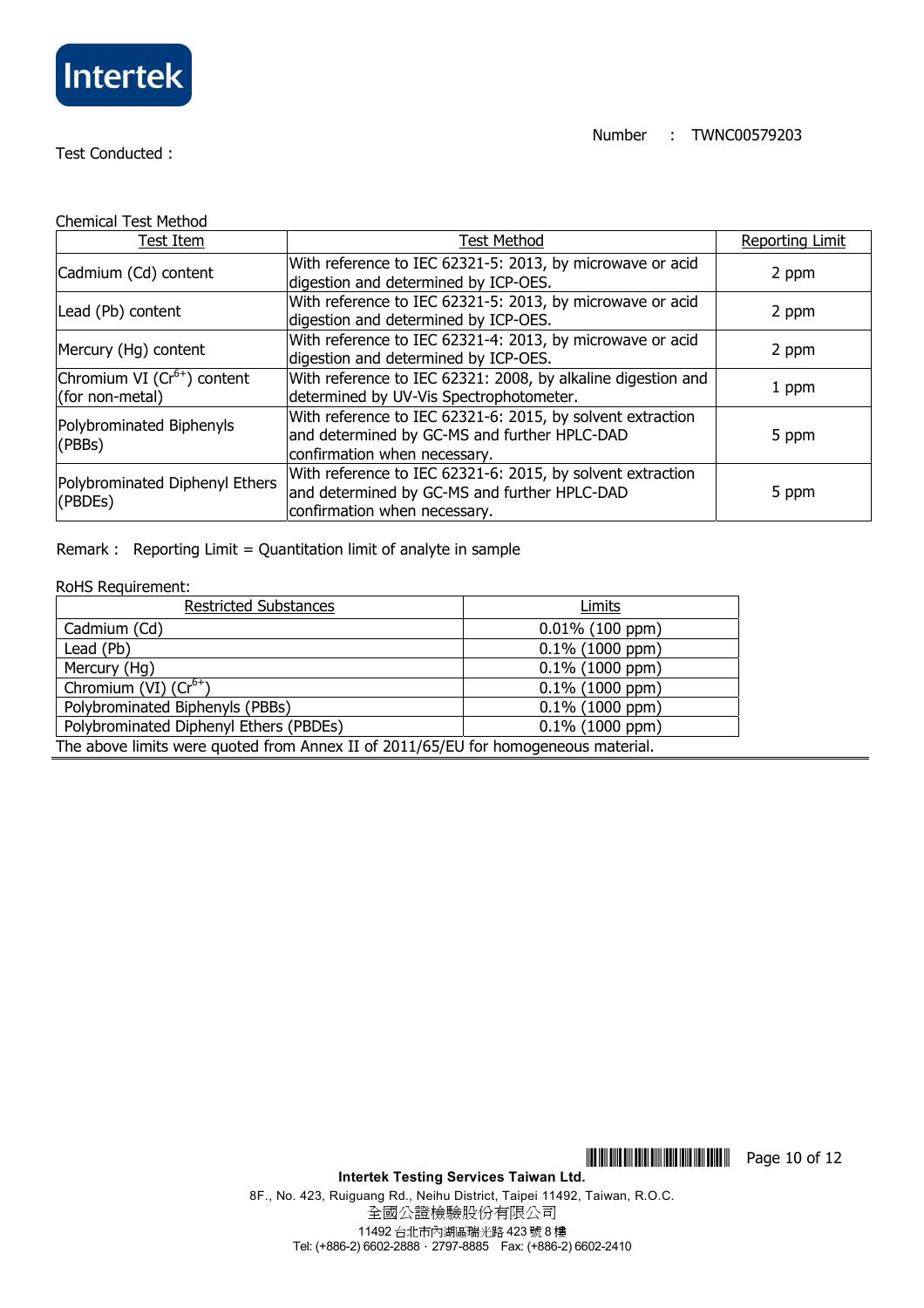Intertek

Number : TWNC00579203



**THEFFER 203** Page 11 of 12